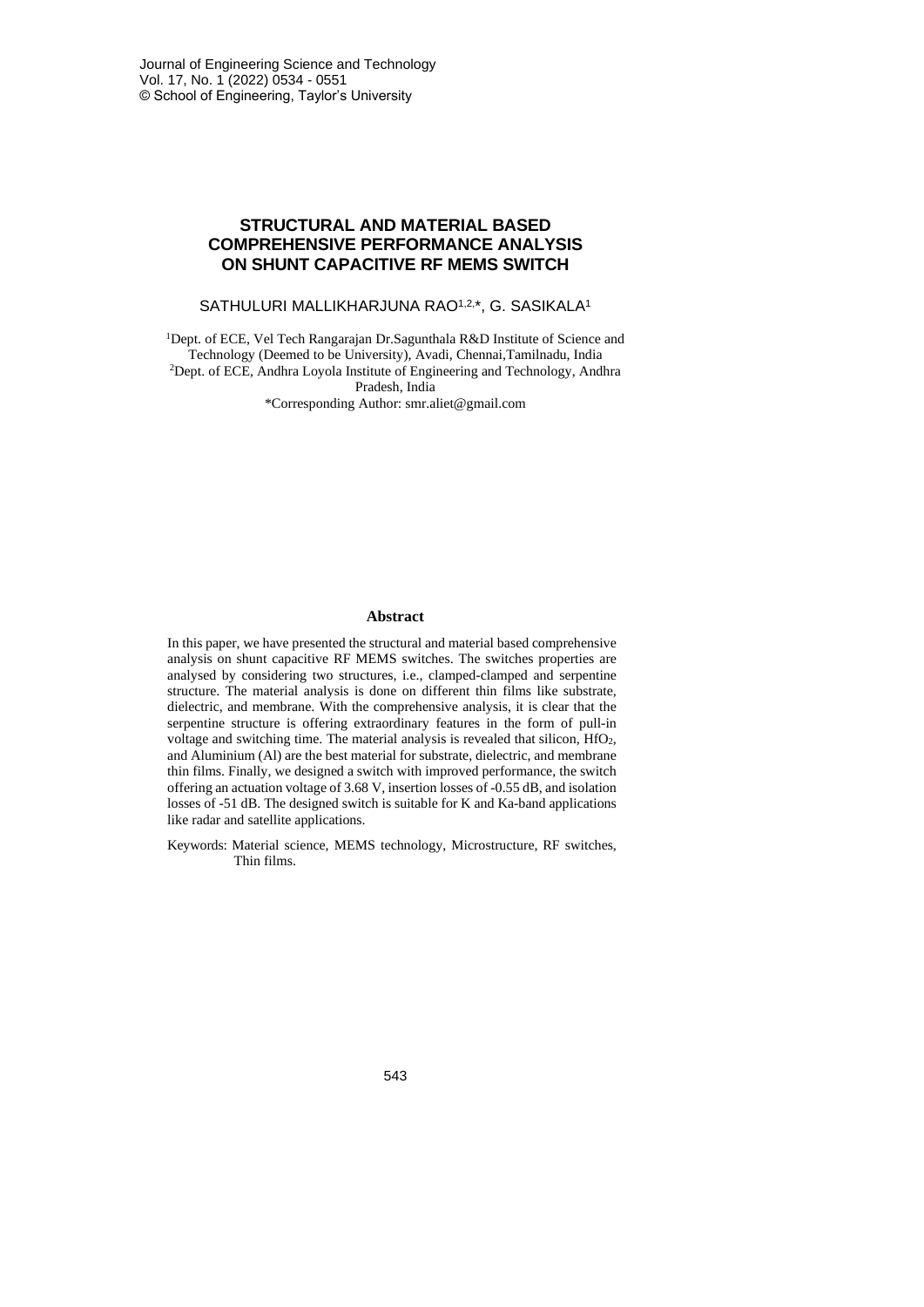### **1. Introduction**

Radio Frequency (RF) switches are very needy devices in future high-frequency mobile communication applications. Especially in the design of transceivers, the RF switches are primarily used for frequency tuning and frequency reconfigurability. Low power consumption is the potential research challenge in RF switches, which extremely influences the battery lifetime. Solid state technology and the MEMS technology offers fine performance RF switches.

However, the MEMS technology is the rapidly growing technology with great potential which offers low power consumption, high linearity, and high reliability. The solid-state technology RF switches, i.e., PiN diodes performance is not up to the level of requirement of 5G communication. But the MEMS centred RF switches are offering the finest performance when matched with solid state technology-based RF switches. Not only RF switches, MEMS technology proved its ability in the design of filters, varactors which are essential devices in mobile communication applications [1].

The RF MEMS switches are adopted by high-frequency potential applications because of offering great performance in terms of low power consumption, high isolation, and high linearity. Despite these features, the RF MEMS switches have some potential research challenges, i.e., high actuation voltage(20-80 V), high switching time (1-300  $\mu$ s), and low isolation. Prior performance analysis helps to advance the switches performance in mechanical, electrical and radio frequency multi-physics. These basically are classified as series and shunt. However, shunt type switches are appropriate for high frequency and series type switches are appropriate for low frequency applications.

K-band, and Ka-band covers the frequency in the range of 18-27 GHz, and 27- 40 GHz respectively, which have some potential millimetre-wave applications like vehicle speed detection, satellite communication, satellite television, and radar astronomical observation and microwave communication [2].

With the motivation of research challenges of RF MEMS switches, in this paper, we have analysed and improved the performance of switches by doing simulations using FEM tools which are suitable for K-band, and K-band applications. Curiously and dedicatedly many researchers have proposed different shunt switches with different materials and membrane structures [3]. Cantilever, clamped-clamped, folded, and serpentine structures are adopted by many researchers. Proper selection of thin-films, i.e., substrate, dielectric, and membrane for the design of these switch helps to advance the switch performance [4-9]. In this paper, we analysed and enhance the performance of shunt capacitive switch with proper performance analysis, i.e., structural and material analysis.

#### **2.Related Work**

Several investigations advanced the research on micro electromechanical switches [10]. Improving the performance of these switch is a potential research aspect, so researchers curiously advanced the research on shunt switches. But because of the requirements in high-frequency communication applications, still these switches have few research challenges like low actuation voltage, high isolation, and low insertion.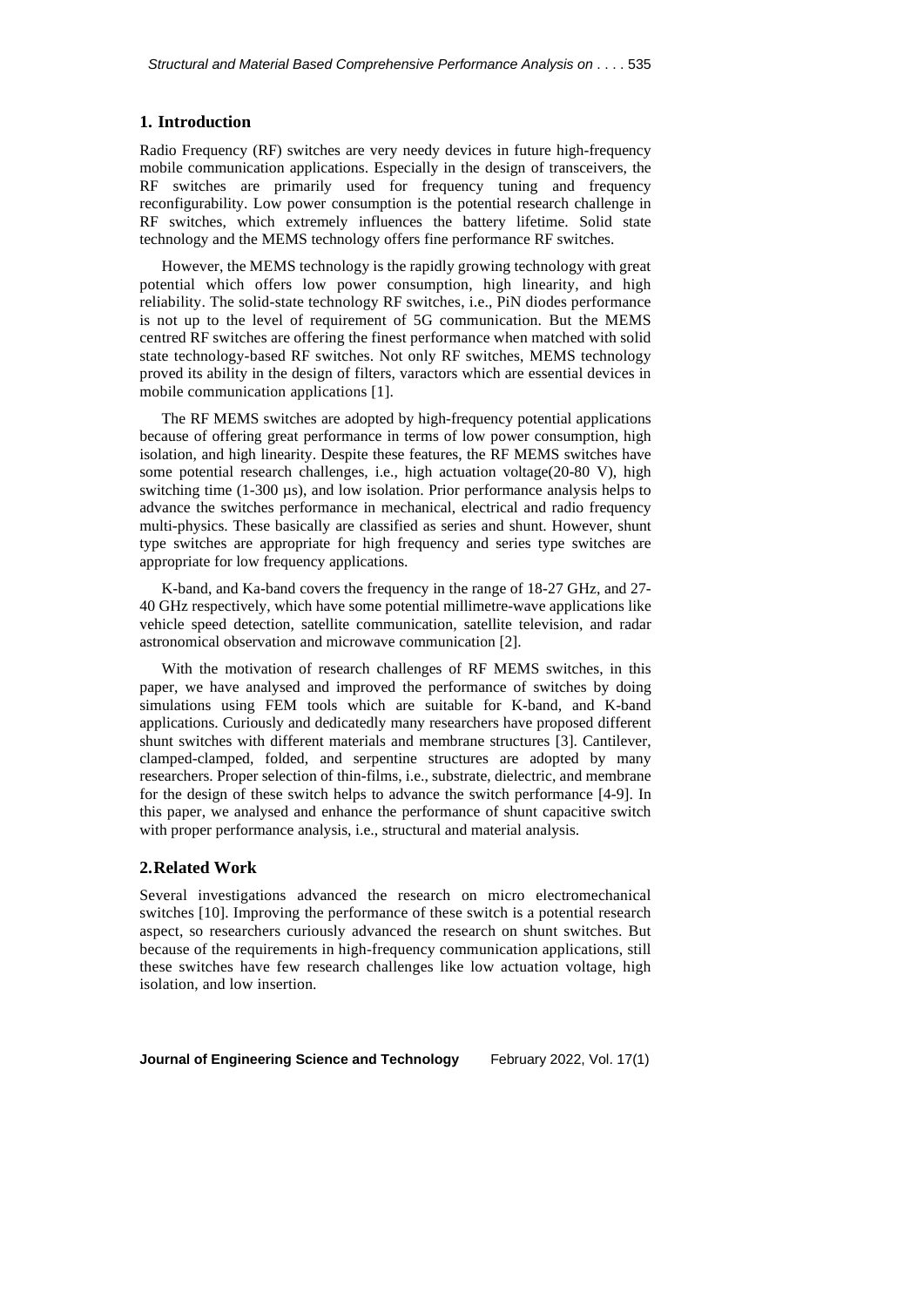Dubuc et al. [10] primarily described the parameters influencing the reliability of these switches, like dielectric chagrining. Bridge type micromechanical structure is incorporated in these switches. The authors proposed RF MEMS switches for future 5G communication applications.

Badia et al. [11] mainly demonstrated the shunt capacitive switch. The role of dielectric material on the performance is analysed.  $Si<sub>3</sub>N<sub>4</sub>$  and AlN dielectric material are taken into consideration in the performance analysis. The switch with AlN as a dielectric material offering up-capacitance of 98.67 fF, and the downcapacitance of 1.295 pF.

Laxma and Shanmuganantham [12] proposed a novel shunt capacitive switch with AlN dielectric thin film for high capacitance ratio. The switch is offering an actuation voltage of 5 V for 1 µm gap, insertion of -0.5 dB, and isolation of -55 dB.

**Table 1. Comprehensive study on shunt capacitive RF MEMS switches.**

| Ref.   | <b>Description</b>                                                                                                                                                                                                                                                                                                                                                                 | <b>Limitations</b>                                                              |
|--------|------------------------------------------------------------------------------------------------------------------------------------------------------------------------------------------------------------------------------------------------------------------------------------------------------------------------------------------------------------------------------------|---------------------------------------------------------------------------------|
| $[13]$ | Together with the analytical measurement tests, a numerical<br>technique is provided to determine the release time of the<br>gold cantilever switch which is thermally curled in<br>micrometre size. Beam dimension is $400\times200\times2$ µm,<br>frequency range 0.1-40 GHz, and input power is 0-10 W.                                                                         | <b>Actuation</b> voltage<br>is very high.<br>Material analysis<br>no performed. |
| [14]   | A lateral-capacitive transition was actuated electro<br>thermally processed built and assembled using bulk<br>micromachining. In because of this turn, the HfO <sub>2</sub> was used<br>as a dielectric substance which offers excellent legal and<br>electric characteristics. Actuation voltage 40-80 V, spring<br>constant 42 N/m, mass flow rate is $9.8 \times 10^{-6}$ kg/s. | Switching time of<br>the switch is not<br>discussed.                            |
| [15]   | Shunt capacitive switches with K-band control were built<br>using GaAs III-V manufacturing method completely<br>compliant with normal MMIC output.                                                                                                                                                                                                                                 | <b>Actuation voltage</b><br>analysis is not<br>performed.                       |
| [16]   | A simplifies and coherent model of study using yang power<br>simulation model was introduces perforated shunt turn<br>considering fringing area impact attributable to scale of<br>finite board, thickness of beam and each space.                                                                                                                                                 | Radio Frequency<br>analysis is not<br>performed.                                |
| $[17]$ | It has been shown that a low cost and unorthodox imaging<br>technique is effective for the optional characterisation of the<br>capacitive switches suspended double-clamped bridge in<br>switches. Capacitance ratio is in the range of 12-16.                                                                                                                                     | Switching time of<br>the switch is not<br>discussed.                            |
| [18]   | The FEM tool level analysis of a tunable antenna equipped<br>with CPW stub, on which these switches are mounted. Air<br>gap (d) 3 $\mu$ m, C <sub>up</sub> is 39.65 fF, and C <sub>down</sub> is 2.2 pF.                                                                                                                                                                           | Material analysis<br>no performed.                                              |
| [19]   | $SiNx$ 's electrical properties with embedded CNT's by chance<br>bunches arranged or vertically positioned, and Au nanorods<br>were investigated. The electric properties are considered to<br>be important affected by both embedded and directed nano<br>filter. Actuation voltage 30 V, air gap 3 µm.                                                                           | <b>Actuation voltage</b><br>analysis is not<br>performed.                       |

# **3.Problem Statement**

RF MEMS is the emerging technology which is adopted the high frequency mobile communication applications. RF MEMS switches are already proved their ability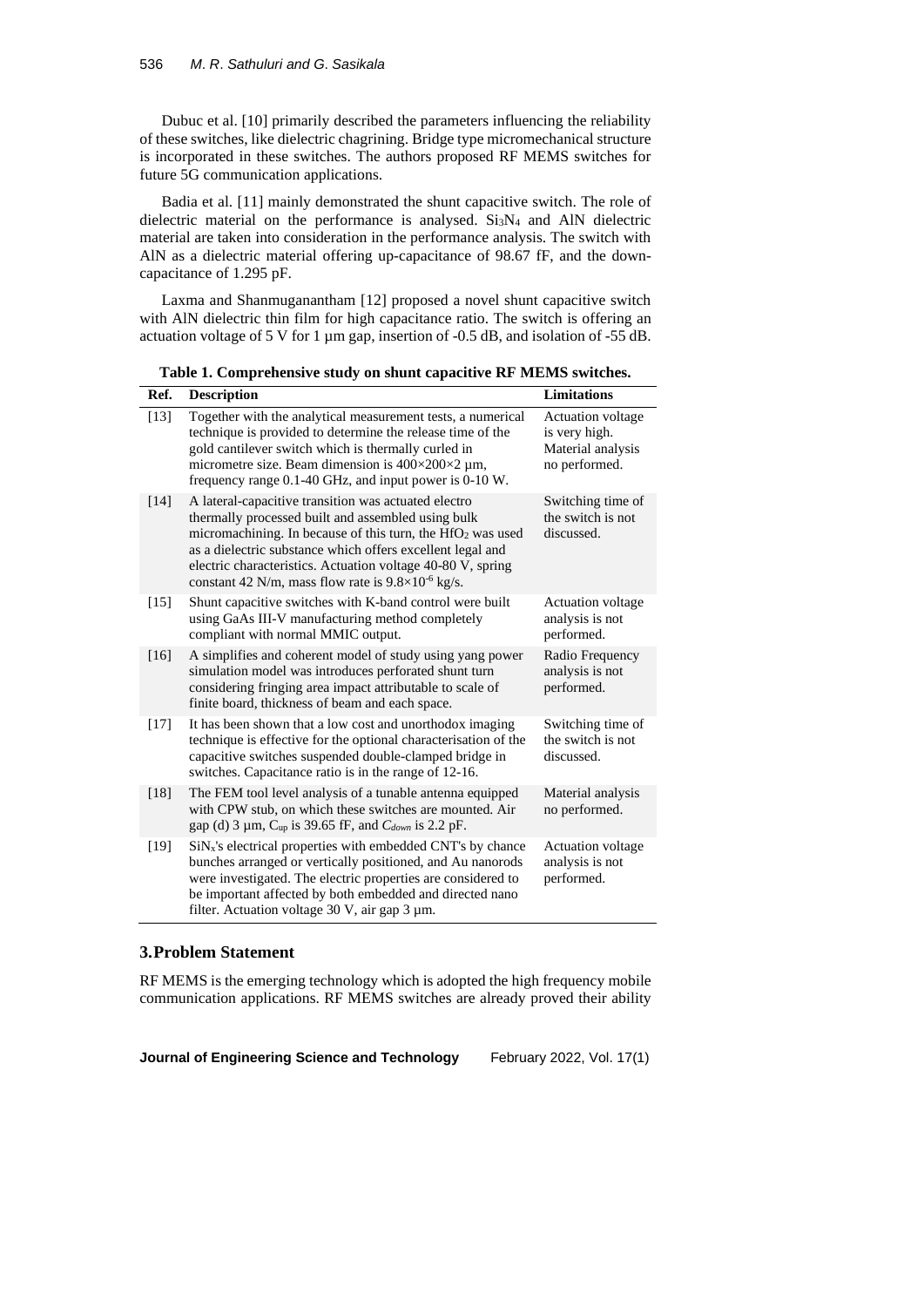in offering high performance with low power consumption. Exploratory findings and the advancements observed from the related work, we have identified a few potential research challenges of shunt capacitive switches for k-band and Ka-band applications. RF MEMS technology deals with different multi-physics, i.e., electrostatic, electromechanical, and electromechanical. Pull-in voltage is related to electrostatic, and these switches require more actuation voltage compared with solid-state technology switches.

The switching mechanism in switches primarily depends on the electromechanical deformation of the membrane. The switching time of the switches is in the range of the millisecond, but the IC technology demands the communication devices using high switching speed in nanoseconds. The radio frequency properties of MEMS switches primarily depend on the dielectric material and the membrane structure, proper selection of the membrane, and the materials help to accelerate the performance. In this paper, we have primarily elevated the factors which majorly influences the performance of electrostatic ally actuated shunt capacitive RF MEMS switches, i.e., actuation voltage, switching time, and RF losses.

**Table 2. Problem statement.**

| <b>Multi-physics</b> | <b>Parameter</b> | <b>Solution</b>                           |
|----------------------|------------------|-------------------------------------------|
| Electrostatic        | Actuation        | Proper structural analysis helps to       |
|                      | voltage          | reduce the actuation voltage.             |
| Electromechanical    | Switching        | Low spring constant structures will offer |
|                      | time             | high switching speed.                     |
| Electromagnetic      | Insertion and    | The material analysis for the different   |
|                      | isolation        | thin films significantly improves the     |
|                      | losses           | insertion and isolation properties.       |

#### **4.Performance Analysis**

In this paper, especially we have analysed two structures, i.e., clamped-clamped and serpentine structure. The performance of electrostatically actuated shunt capacitive these switches is analysed by considering the role of membrane structure and thin-film materials.

### **4.1.Theoretical analysis**

The overall mass (m) of the micromechanical structure can be measure with  $m = \rho$  $\times$  *l*  $\times$  *w*  $\times$  *t*, where  $\rho$  - material density, *l* - length, *w* - width, *t* - thickness. Spring constant will vary from flexure to flexure, for the clamped-clamped flexure the spring constant  $(k)$  can be expressed as [13, 14],

$$
k = 4Ew \left(\frac{t}{l}\right)^3 \tag{1}
$$

For the serpentine flexure with material young's modulus (*E*), the spring constant can be expressed as,

$$
\frac{1}{K} = \frac{1}{K_1} + \frac{1}{K_2} + \frac{1}{K_3} + \frac{1}{K_4}
$$
 (2)

where,

$$
K_{(1,2,3,4)} = \frac{Ewt^3}{l^3}
$$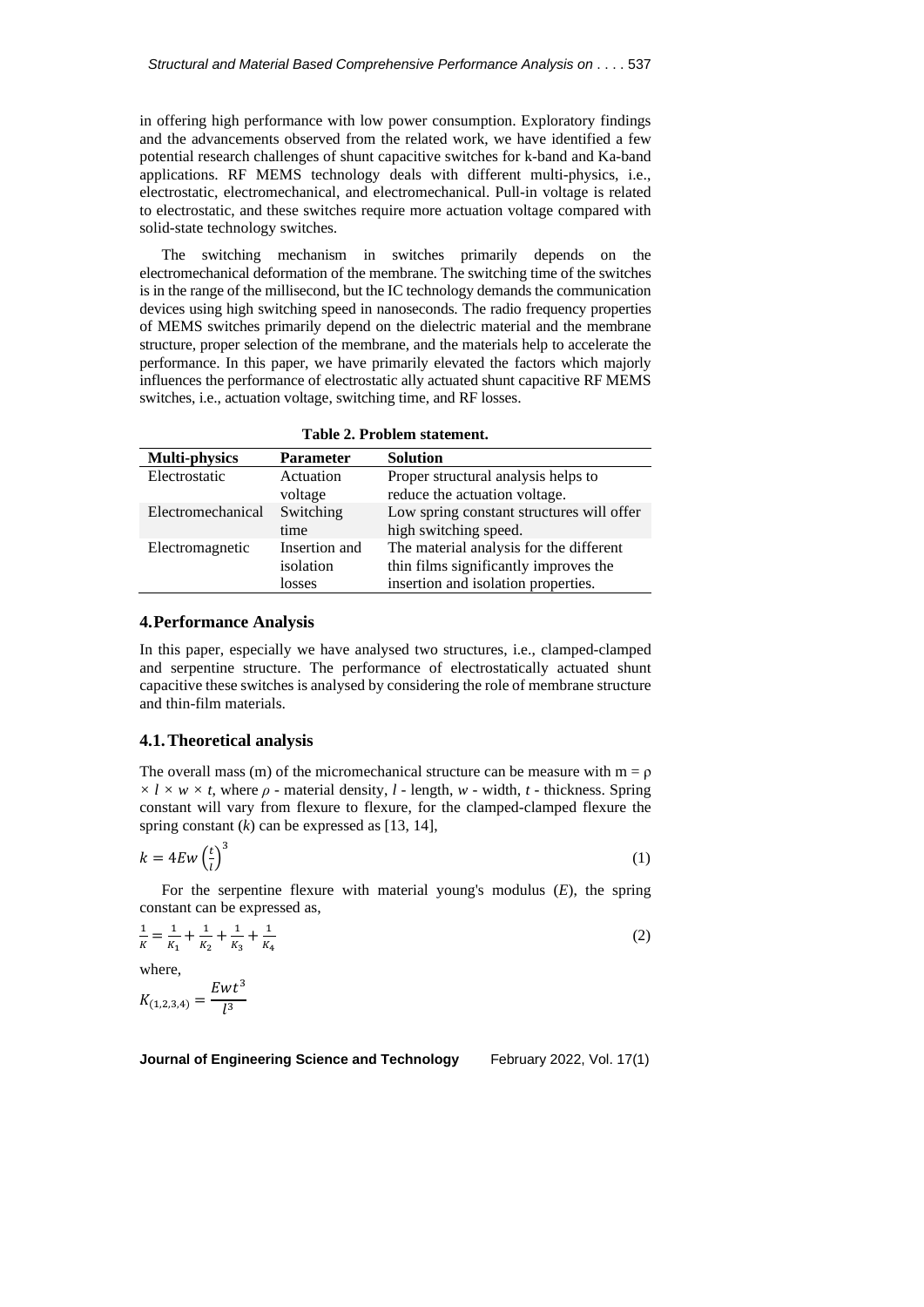The switching time is one of the primary parameters which decides the switch performance, the switching time can be formulate with the help of resonant frequency. The free body analysis, as shown in Fig. 1, we can extract the expression for the resonant frequency, i.e.,



**Fig. 1. Free body analysis.**

$$
m \underline{\ddot{x}} + k(x+\delta) - F = 0
$$
  
\n
$$
m \underline{\ddot{x}} + kx + k\delta - k\delta = 0
$$
\n(3)

$$
\underline{\ddot{x}} + (k/m)x = 0
$$

By comparing above equation with simple harmonic motion, i.e.,

$$
\underline{\ddot{x}} + \omega^2 x = 0 \tag{4}
$$

Therefore,

*ω*<sup>2</sup>*=k*/*m*

$$
\omega = \sqrt{\frac{K}{m}}
$$
  

$$
f_r = \frac{1}{2\pi} \sqrt{\frac{K}{m}}
$$
 (5)

The switching time (*ts*) of the clamped-clamped and serpentine flexure is expressed as,

$$
t_s = 3.67 \frac{v_p}{v_s \omega_0} \tag{6}
$$

The electrostatically actuated switch parameters mainly rely on the pull-in voltage, it can be expressed as,

$$
V_{pull-in} = \sqrt{\frac{8kg^3}{27A\varepsilon_0}}\tag{7}
$$

Compared to series DC contact switches, shunt capacitive switches offer best performance at high frequency applications. The shunt capacitive switch upstate capacitance  $(C_{up})$  and downstate capacitance  $(C_{down})$ can be expressed as,

$$
C_{up} = \frac{\varepsilon_0 A}{g + \frac{t_d}{\varepsilon_r}} + C_f \tag{8}
$$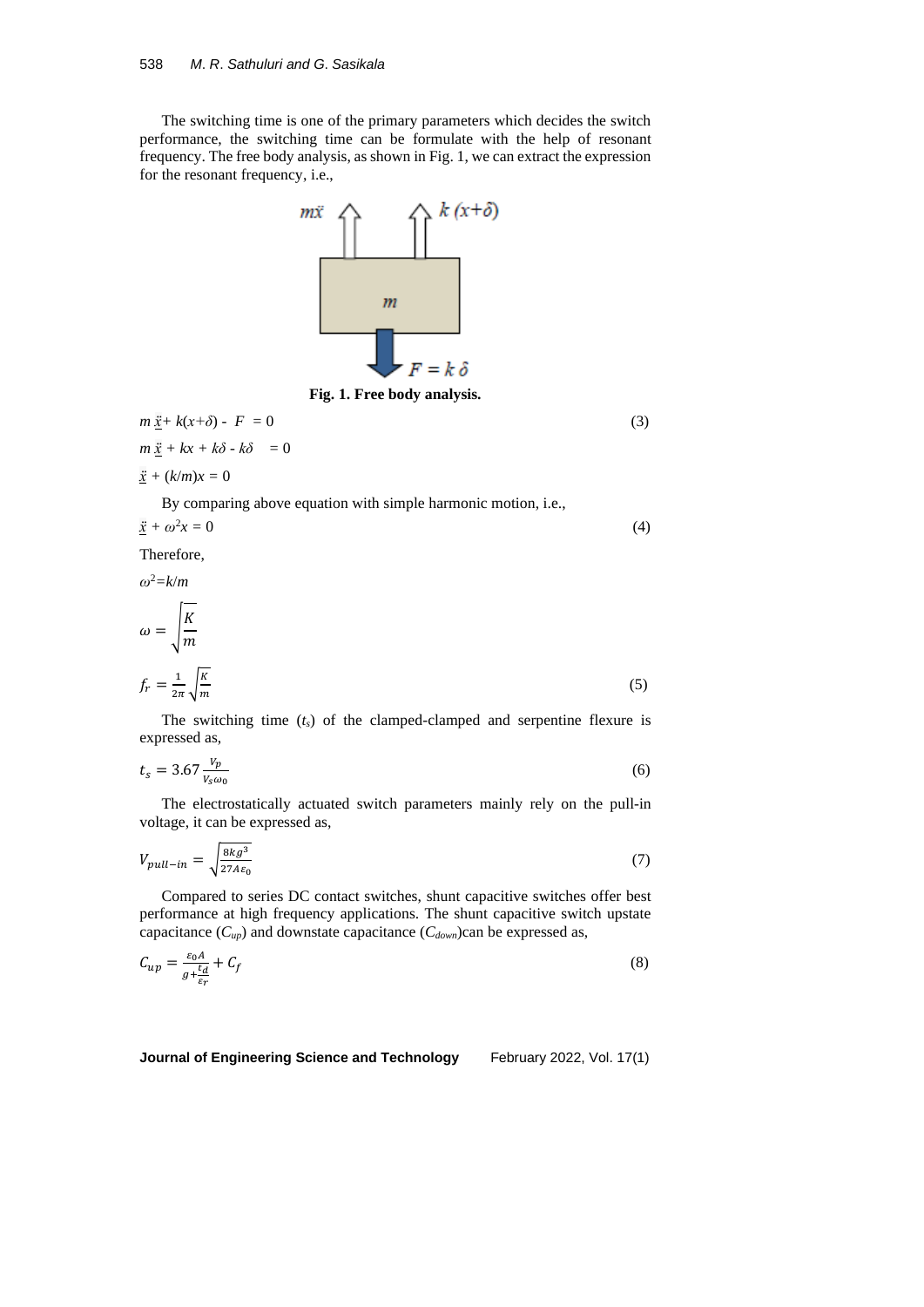$$
C_{down} = \frac{\varepsilon_0 \varepsilon_r A}{t_d} \tag{9}
$$

where  $g$  - air gap,  $A$  - cross sectional area,  $\varepsilon_r$  - relative permittivity,  $t_d$  - dielectric thickness.

# **4.2.Structural Analysis**

The parameters of the switch primarily be contingent on the micro mechanical structure incorporated. The actuation voltage is majorly influenced by the spring content of the micro mechanical structure.



The low spring constant structure obviously offers low actuation voltage. Previously there are so many popular structures are proposed by different researchers, here we have taken clamped-clamped structure and serpentine structure shown in Fig. 2, for performance analysis. Gold material with young's modulus (*E*) of 70 GPa, and density ( $\rho$ ) of 19300 kg/m<sup>3</sup>. The thickness of the structure is taken as 1  $\mu$ m.

Both micro mechanical structures are designed with gold metal and actuated electrostatically. The actuation voltage of the structure with clamped-clamped flexure is 7.5 V and the structure with serpentine flexure is 5 V for one micrometre displacement as shown in Fig. 3.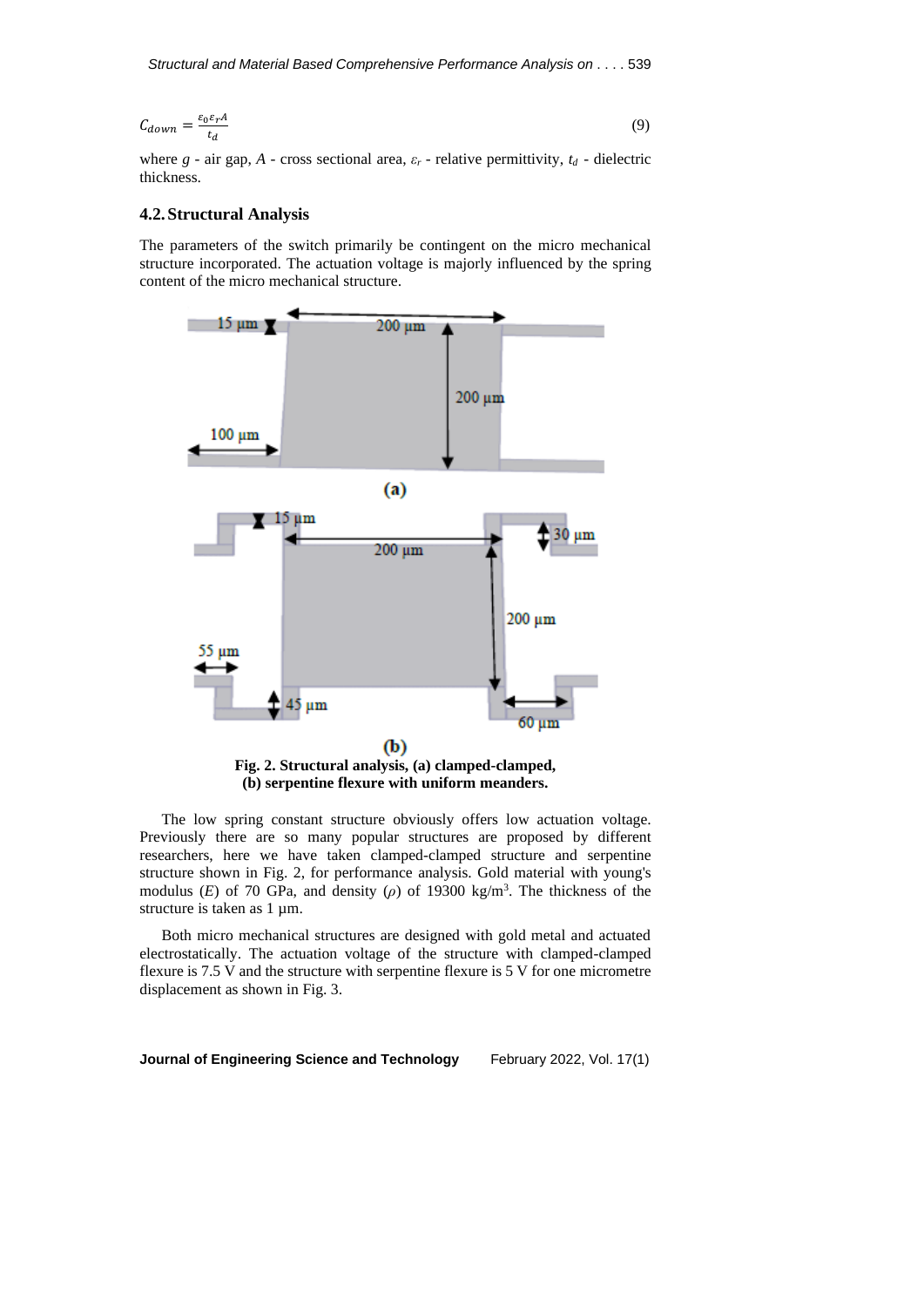vdc(14)=7.5 Surface: Total displacement (um)



**Fig. 3. Electrostatic actuation, (a) clamped-clamped, (b) serpentine structure.**

# **4.3.Perforation analysis**

Perforation to the micromechanical structure helps in the process of load distribution and improves the switch reliability. The perforation also helps to reduce the required actuation voltage in electro-statically actuated switches. Here we have perforated the micromechanical structure with holes of dimension 15  $\mu$ m×15  $\mu$ m as shown in Fig 4. Because of the perforation the required actuation voltage is reduced for both the structures. Because of the perforation the micromechanical structures displacement is increased an amount of 0.04 µm. It is clear that compared to the clamped-clamped flexure, serpentine flexure is offering low actuation voltage.

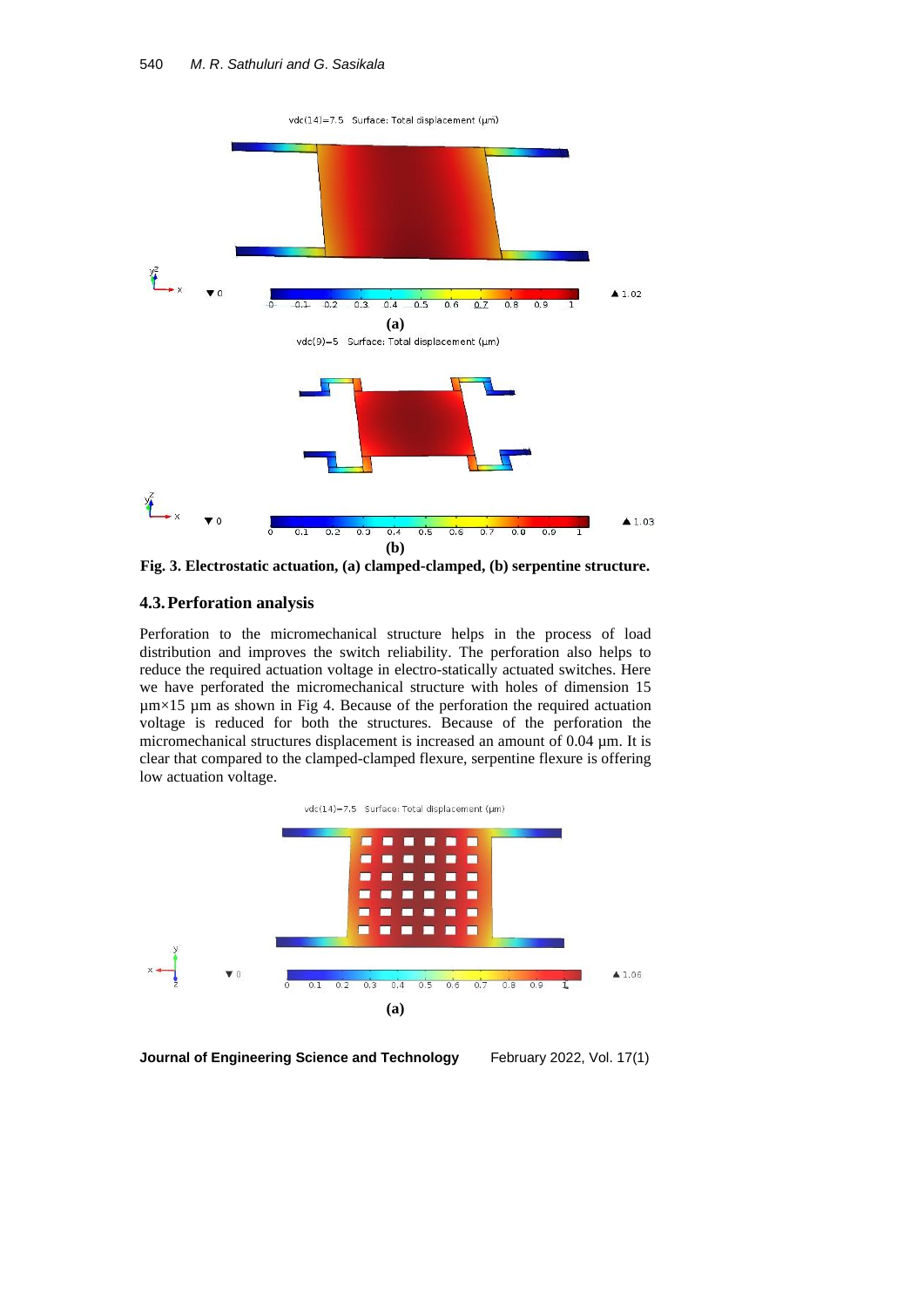vdc(9)=5 Surface: Total displacement (µm)



**b) serpentine flexure with uniform meander.**

So, further analysis is done on the serpentine structure. From the structural analysis it is clear that serpentine structure is offering low actuation voltage compared with clamped-clamped structure. The stiffness of the serpentine structure is very low when compared with clamped-clamped structure this s the primary reason of offering of low actuation voltage. So further analysis is performed on the serpentine structure.

## **4.4.Meander Analysis**

Perfect design of membrane eventually decides the RF MEMS switch performance. From the previous analysis it is clear that the serpentine membrane with uniform meander is offering best performance compared with clamped-clamped structure. In thissub section, we analysed the role of type of meander, i.e., uniform and non-uniform meander of the serpentine membrane on the actuation voltage shown in Fig. 5.

After observing the electrostatic actuation, it is clear that compared to uniform meanders, the non-uniform meander serpentine structure is offering a low actuation voltage. The structure is offering a displacement of  $1 \mu m$  for 4.5 V shown in Fig. 6. The above analysis is performed by considering the gold (Au) as the membrane material. Perforation to the membrane is an extra added advantage to the switch performance which helps to reduce actuation voltage.

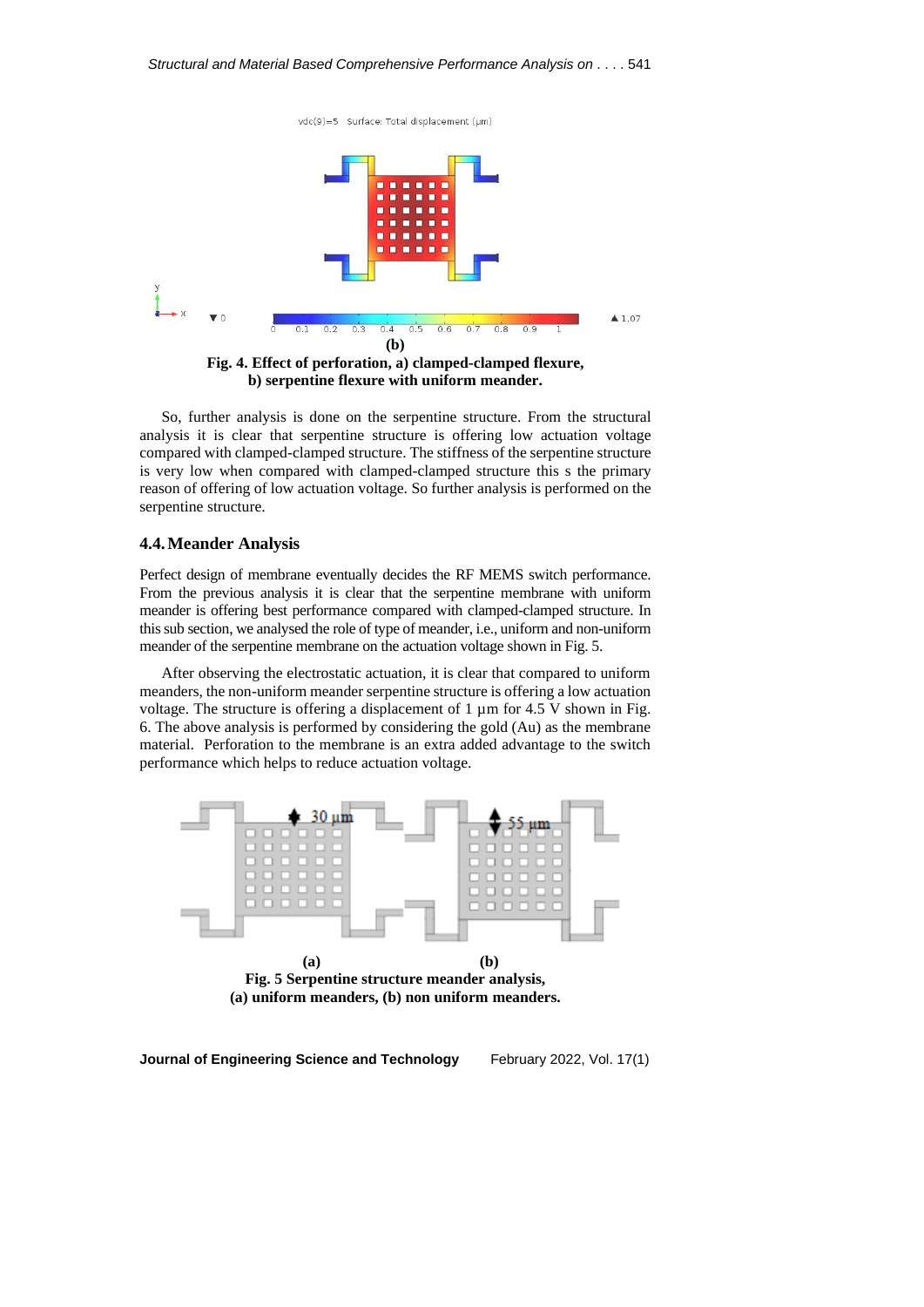vdc(9)=5 Surface: Total displacement (µm)



vdc(8)=4.5 Surface: Displacement field, Z component (µm)



# **4.5.Switching time**

The switching time (*ts*) is generally defined as the time taken by the switch to complete ON and OFF action. The time taken by the membrane to come to down state after applying the appropriate DC voltage is known as the switch ON time represented with *tON*, similarly the time required to come to the upstate after applying Zero DC voltage is known as switch OFF time and is represented with *t*<sub>OFF</sub>. The total switching time is combination of  $t_{ON}$  and  $t_{OFF}$ , i.e.,  $t_s = t_{ON} + t_{OFF}$ . The spring constant of the micromechanical structure primarily influences the switching time. If the stiffness of structure low the switching time is low as shown in the Fig. 7. The serpentine structure with meanders is flexible and deforms for low voltages, because of this flexibility the structure is offering low switching time compared with clamped-clamped structure. The switching time of the serpentine structure is 45 µs and the clamped-clamped structure is 80 µs.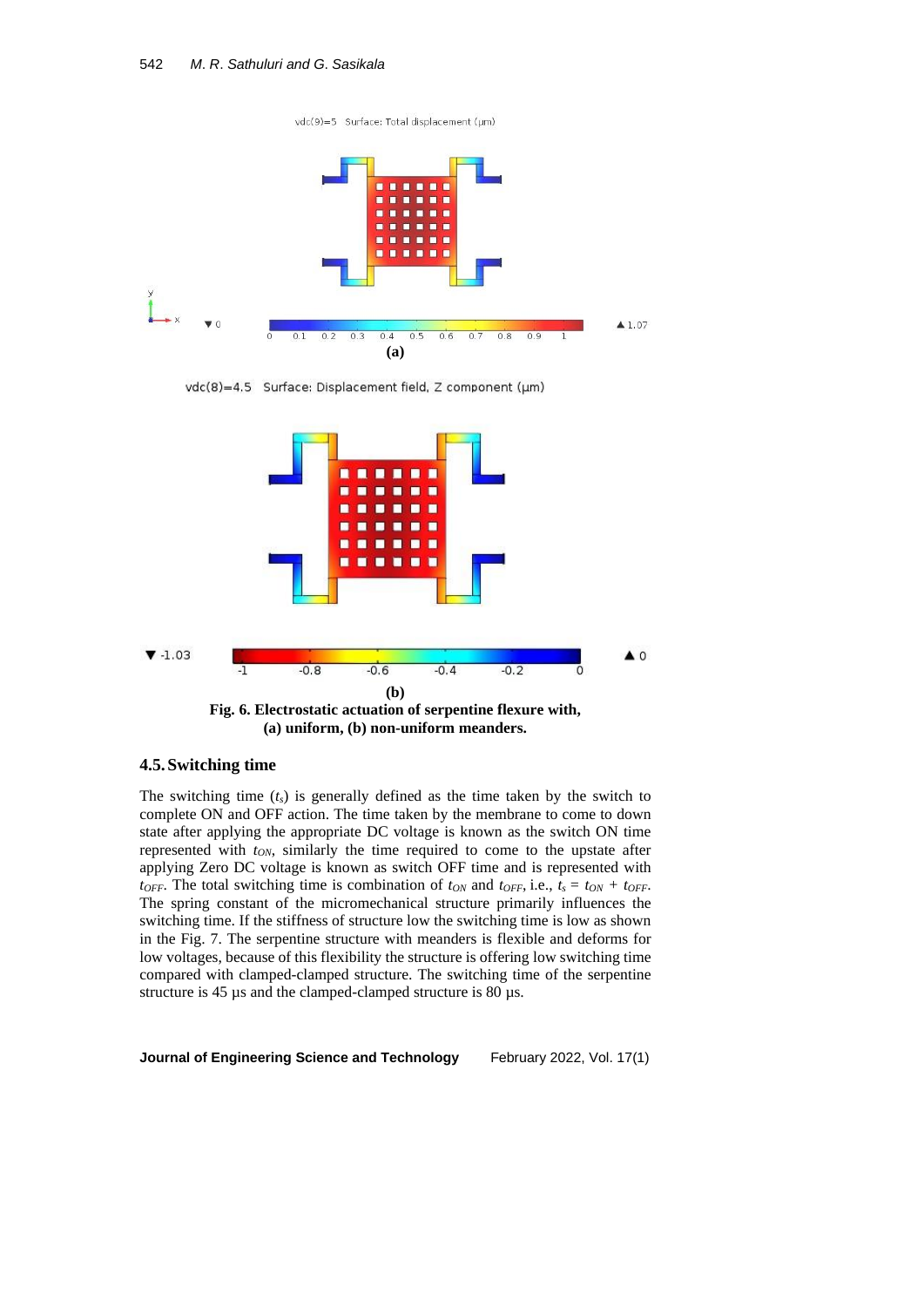

**Fig. 7. Switching time (***ts***) of the clamped-clamped and serpentine structures.**

# **4.6.Material analysis**

The shunt capacitive switch micro machined by deposition of different thin films, i.e., electromagnetic lines, dielectric thin film, membrane thin film on the substrate. The proper selection of the materials for these thin films helps to improve the performance. The serpentine membrane shown in Fig. 6, electrostatic actuation performance is analysed with different membrane materials, i.e., Al, Au, Ag, Cu, Cr, and W.



The serpentine membrane material analysis revealed that the Al is offering low actuation voltage compared with the other metals, i.e., Au, Ag, Cu, Cr, and W. Light weight material deforms for less external force, here Al is a lightweight metal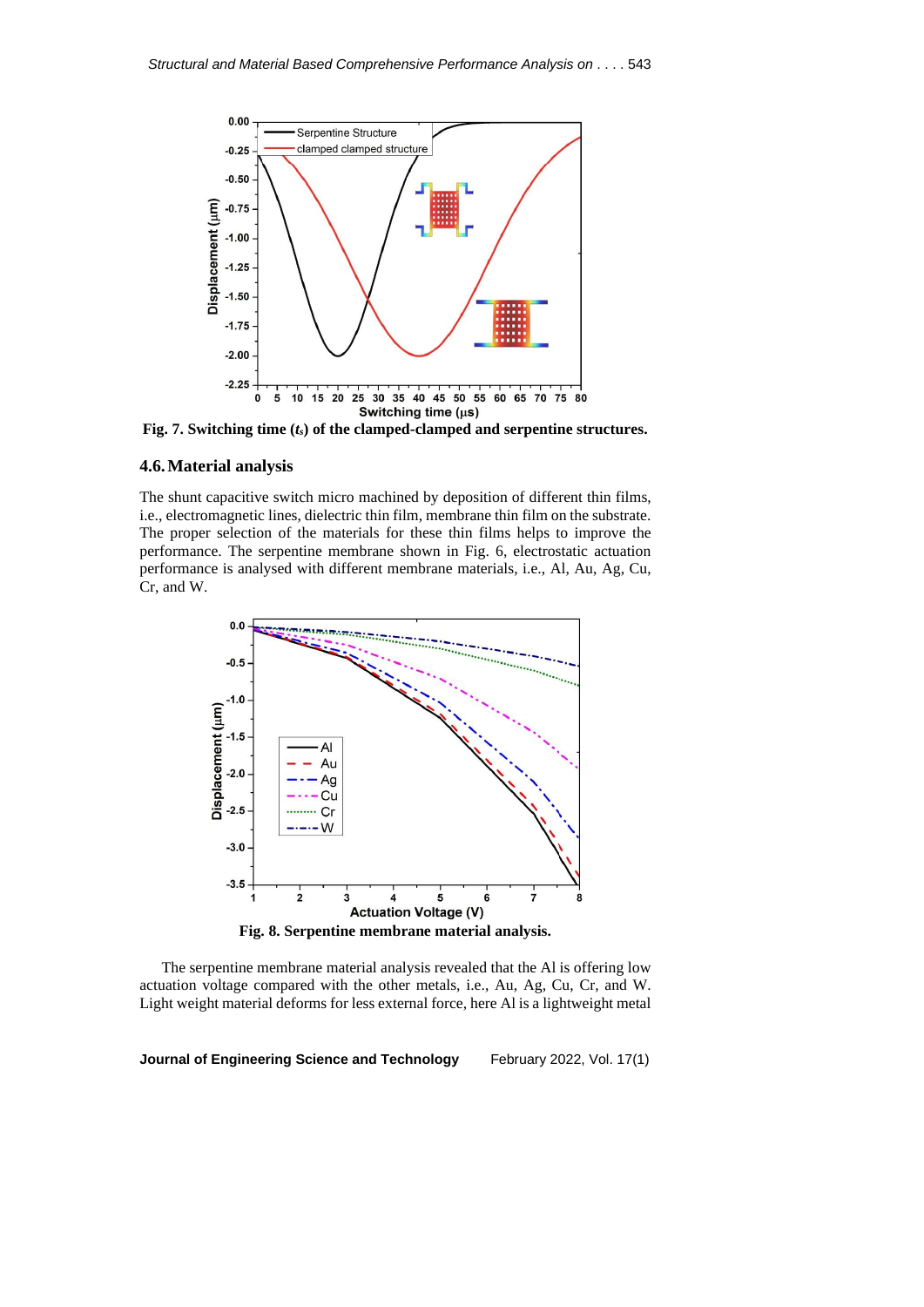compared with the others, so it deformed for low actuation voltage. The shunt capacitive switch performance relies on the capacitance offered by the switch when membrane in up and down state. Here we have performed the capacitance analysis by choosing different dielectric material, i.e., HfO<sub>2</sub>, AlN, ZnO, Si<sub>3</sub>N<sub>4</sub>, Al<sub>2</sub>O<sub>3</sub>, SiO<sub>2</sub>.



When no actuation voltage applied, the micromechanical membrane is in upstate, and the capacitance presented by the switch is known as the upstate capacitance. If the applied actuation voltage is above the pull-in voltage the membrane will deform and come to down state, and the capacitance presented by the switch is known as the downstate capacitance. The Radio Frequency(RF) properties, i.e., insertion losses and the isolation losses are completely depending on the up and down capacitance of the switch. The dielectric material analysis with different materials, i.e., HfO<sub>2</sub>, AlN, ZnO, Si<sub>3</sub>N<sub>4</sub>, Al<sub>2</sub>O<sub>3</sub> and SiO<sub>2</sub> revealed that high relative permittivity material offers great performance in terms of capacitance. The relative permittivity of the HfO2 is 25, and the up- capacitance is 83.52 fF and down- capacitance is 60 pF.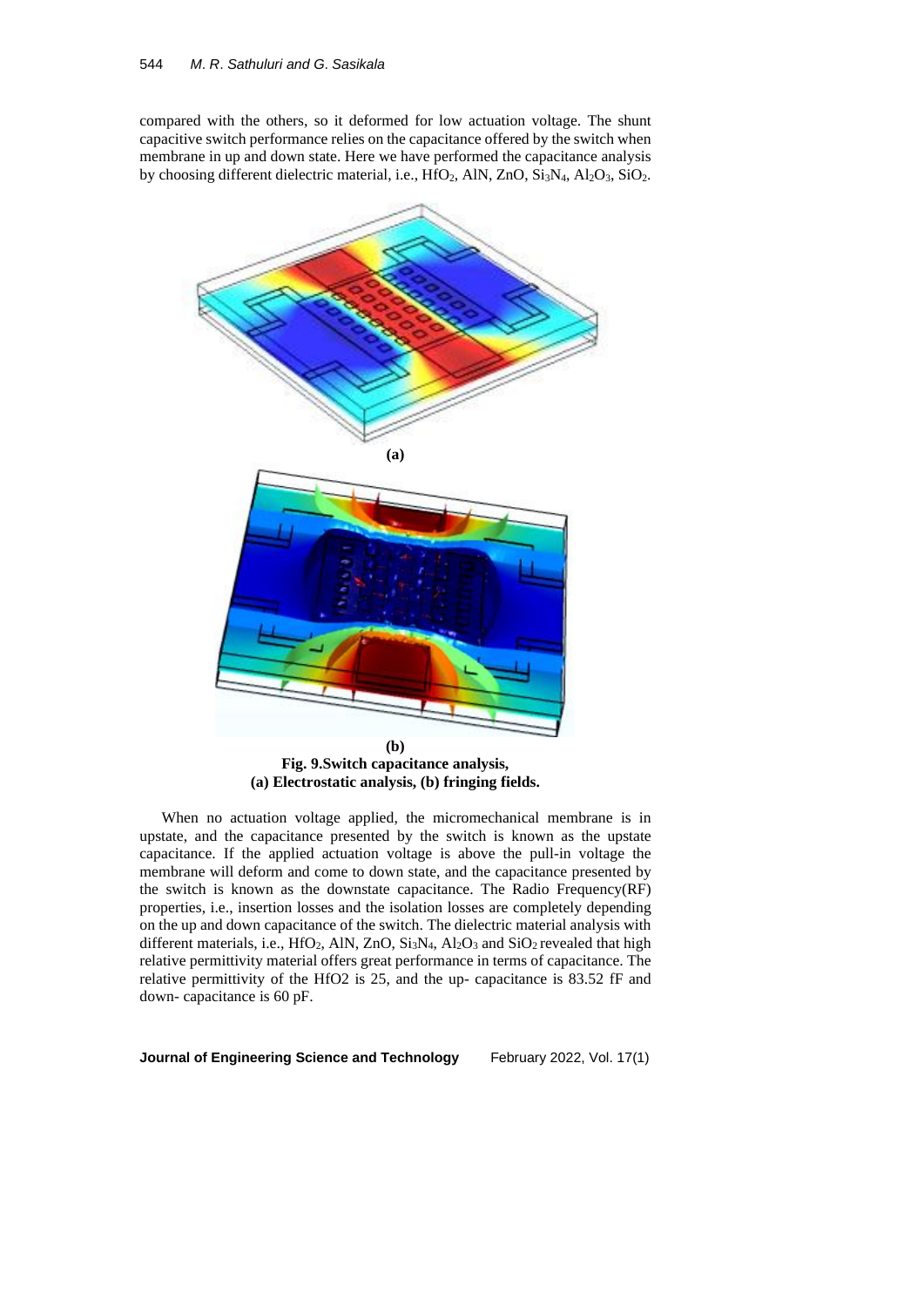

**Fig. 10. Dielectric material capacitance analysis, (a) upstate capacitance, (b) downstate capacitance.**

|  | Table 3. Dielectric material capacitance analysis. |  |
|--|----------------------------------------------------|--|
|  |                                                    |  |

| <b>Material</b>                | <b>Relative</b><br>permittivity | <b>Upstate</b><br>capacitance<br>(farads) | <b>Downstate</b><br>capacitance<br>(farads) |
|--------------------------------|---------------------------------|-------------------------------------------|---------------------------------------------|
| HfO <sub>2</sub>               | 25                              | $8.35\times10^{-14}$                      | $5.91\times10^{-11}$                        |
| <b>AlN</b>                     | 9.8                             | $8.342\times10^{-14}$                     | $2.30\times10^{-11}$                        |
| ZnO                            | 9.7                             | $8.339\times10^{-14}$                     | $2.18\times10^{-11}$                        |
| Si <sub>3</sub> N <sub>4</sub> | 9.6                             | $8.336\times10^{-14}$                     | $1.97\times10^{-11}$                        |
| $Al_2O_3$                      | 5.7                             | $8.33 \times 10^{-14}$                    | $1.35\times10^{-11}$                        |
| SiO <sub>2</sub>               | 4.2                             | $8.32\times10^{-14}$                      | $0.98\times10^{-11}$                        |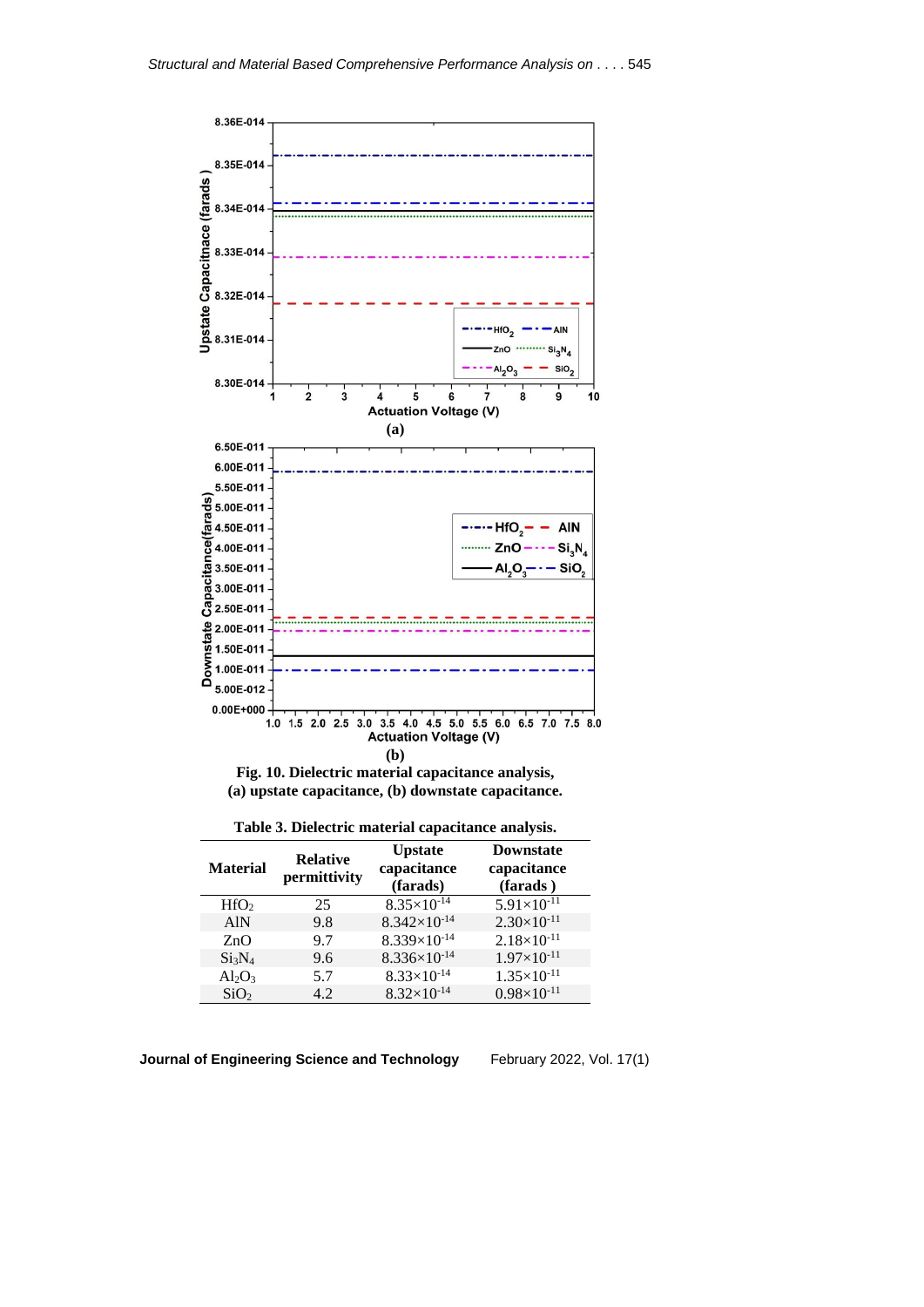Prior performance analysis on shunt capacitance switch in terms of structure, material is revealed so many techniques, i.e., serpentine structure is offering low actuation voltage when compared with clamped-clamped structure, Al like lightweight materials also helps to improve the actuation voltage and the high relative permittivity material like  $HfO<sub>2</sub>$  as dielectric material helps to advance the capacitance ratio. By incorporating these all in the switch defiantly performance of the switch improves.

# **5. Proposed Model**

Eventually we have designed a performance improved shunt capacitive switch on silicon substrate. Serpentine structure with non-uniform meanders designed with Al with 0.7  $\mu$ m thickness. The membrane is perforated with 15  $\mu$ m × 15  $\mu$ m size square holes which helped to reduce the actuation voltage.  $HfO<sub>2</sub>$  with relative permittivity  $(\varepsilon_r)$  of 25 is used as a dielectric material. By incorporation all the techniques revealed in the performance analysis in terms of structure and the material sure the overall performance is improved significantly. The coupled simulation is used in FEM tool with solid-mechanics and the electrostatic multiphysics. The spring constant, and membrane mass parameters are transferred between the physics. Extra fine meshing is used for better accuracy.

The switches design typically involves step by step deposition of different thin films, i.e., substrate, dielectric, and membrane thin film. Unlike previous designs, in this paper we are doing prior material analysis which helps to identify suitable material for different thin films. Completely the switch is micro machined on silicon substrate and  $1\mu$ m thickness  $SiO<sub>2</sub>$  is place in between substrate and CPW lines as an insulating layer.





**Fig. 11. Serpentine membrane switch, (a) top view, (b) side view.**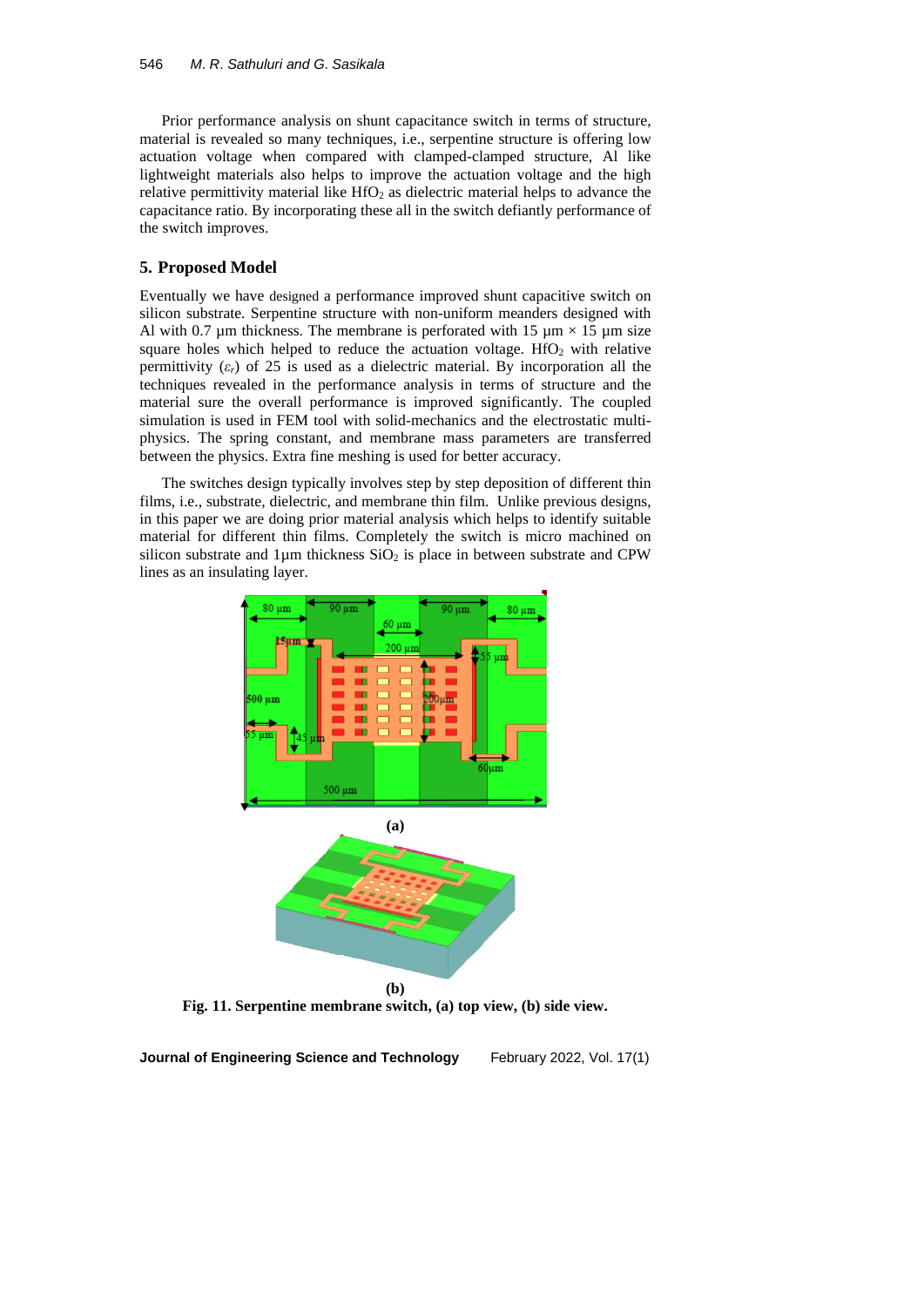

**Fig. 12. Al 0.7 µm thickness membrane, actuation voltage (vs) Displacement.** 

If the applied DC voltage is below the pull-in voltage the micro mechanical membrane is in upstate, the RF signal is completely permitted to the output, so the switch is offering low insertion of -0.55 dB @ 23 GHz as shown in Fig. 13.



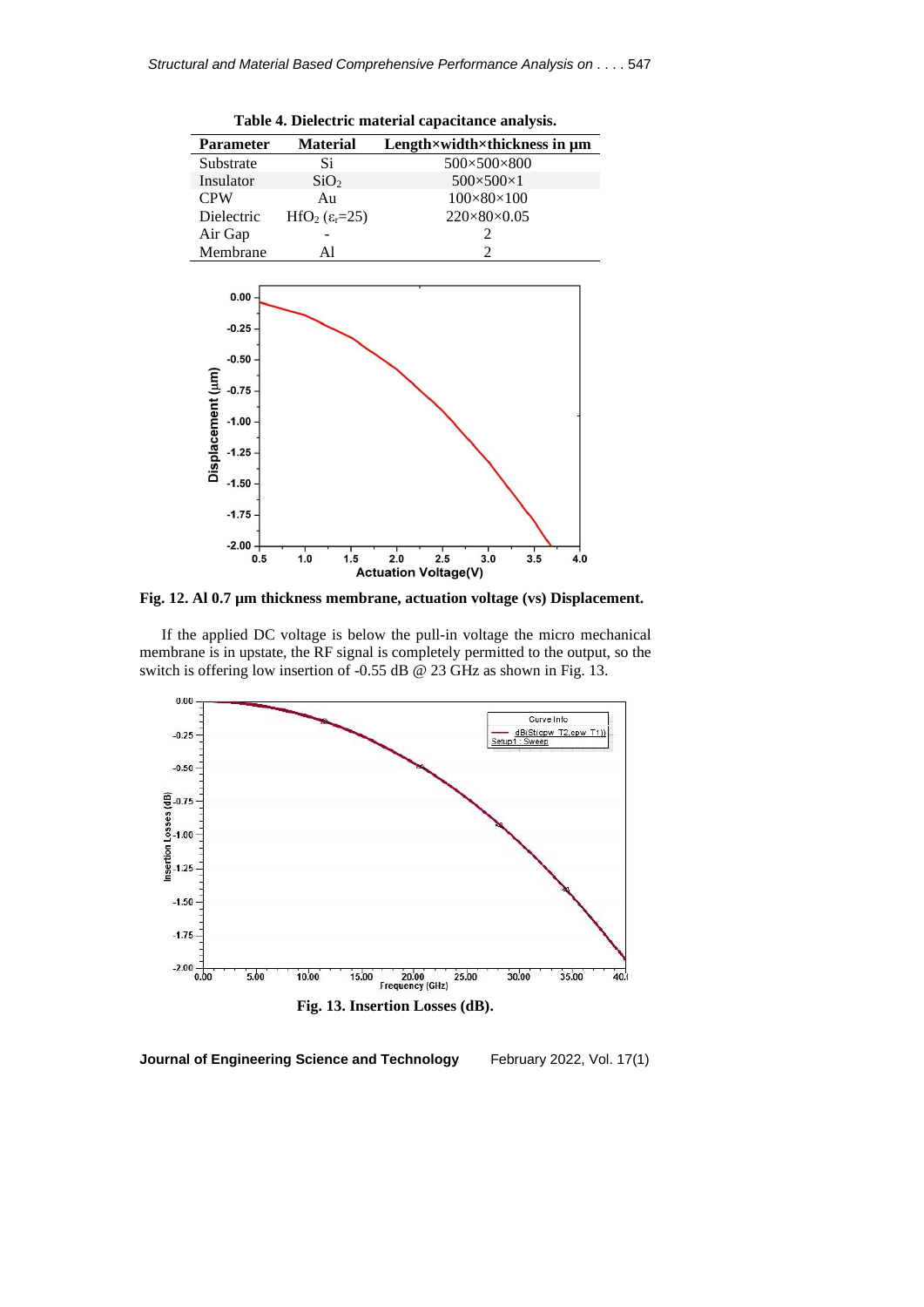The perforation to the membrane helps in uniform distribution of electrostatic force as shown in Fig.14. When the applied DC voltage is above the pull-in voltage, the structure will get deform and it will come to downstate as shown in Fig.15.



**Fig. 14. Load distribution in non-uniform meander serpentine flexures.**



When the micromechanical structure is in down state the switch will offer high isolation of -51dB at 23 GHz. And the switch is offering an up-capacitance of 83.5 fF and the down-capacitance of 59.1 pF.



**Fig. 16. Isolation losses (dB).**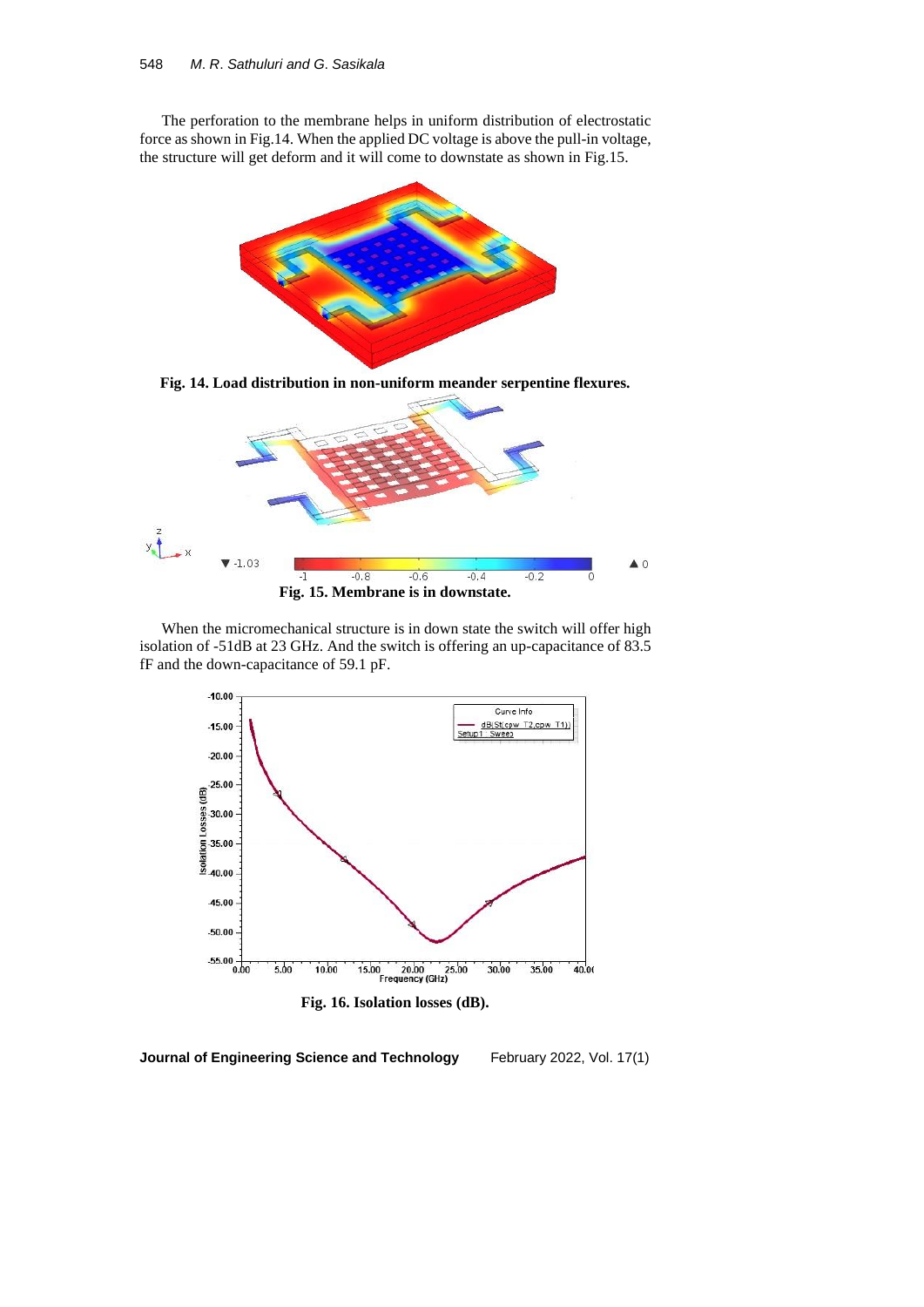Eventually we have extracted most of the performance deciding parameters of the shunt capacitive switch and try to compare the theoretical and simulated values. Here the simulated results are near to the theoretical values. The mass of the serpentine structure is  $783\times10^{-12}$  kg. The serpentine structure with non-uniform meanders offered a low spring constant of 1.79 N/m. The Eigen frequency (or) natural frequency (or) resonant frequency is 7.445 kHz. The switch requires 3.68 V actuation voltage for 2 µm membrane downward deformation which created hope on possibility of integration of switches with IC technology. The novelty in the designed RF MEMS switch is incorporation of non-uniform meander based serpentine structure and high relative permittivity offering dielectric thin films. Because of this incorporation the switch performance is improved significantly.

|                                     | Serpentine with non-uniform meander |                        |  |
|-------------------------------------|-------------------------------------|------------------------|--|
| <b>Parameters</b>                   | <b>Theory</b>                       | <b>Simulation</b>      |  |
| Mass $(m)$                          | $783\times10^{-12}$ kg              | $783\times10^{-12}$ kg |  |
| Spring constant $(k)$               | $2.07$ N/m                          | $1.79$ N/m             |  |
| Resonant frequency $(f_r)$          | 7785 Hz                             | 7445 Hz                |  |
| Actuation $(V)$                     | 3.95 V                              | 3.68V                  |  |
| Upstate capacitance( $C_{\mu\nu}$ ) | 80.39 fF                            | $83.5$ fF              |  |
| Downstate capacitance $(C_{down})$  | 56.21 pF                            | 59.1 $pF$              |  |

**Table 5. Dielectric material capacitance analysis.**

The major finding of this work is, because of incorporation of Al based serpentine membrane the required actuation voltage is reduced to  $3.68$  V. HfO<sub>2</sub> dielectric material, with high relative permittivity the switch is offered high capacitance ratio. Because of high capacitance ratio the switch offers high isolation of -51 dB.

**Table 6. Dielectric material capacitance analysis.**

| <b>Parameter</b>                      | [20]       | [21]       | Our work               |
|---------------------------------------|------------|------------|------------------------|
| Mass(m)                               |            |            | $783\times10^{-12}$ kg |
| Spring constant (k)                   |            |            | $1.79$ N/m             |
| Resonant frequency $(f_r)$            |            |            | 7445 Hz                |
| <b>Actuation Voltage</b>              | 19.2 V     | 25.2 V     | 3.68V                  |
| Upstate capacitance $(C_{\text{up}})$ | $22$ fF    |            | 83.5 fF                |
| Downstate capacitance $(C_{down})$    | $2.21$ pF  |            | 59.1 pF                |
| Insertion Losses (dB)                 | $-0.05$ dB | $-0.1dB$   | $-0.55$ dB             |
|                                       | $-12dB$ @  | -40 dB $@$ | $-51$ dB               |
| Isolation Losses (dB)                 | 61.5 GHz   | 11 GHz     |                        |

### **6.Conclusions**

Prior performance analysis with respect to structure and material definitely helped to improve the performance of switch. The structural analysis is performed on clamped-clamped and serpentine structures, and it is revealed that the serpentine structure is offering low actuation voltage. The material analysis is primarily aimed to select best material for the membrane and the dielectric thin films. The serpentine membrane with Al material of 0.7  $\mu$ m thickness offers a low actuation voltage of 3.68 V. HfO<sub>2</sub> of 0.05  $\mu$ m thickness is selected as a dielectric material which offers best up-capacitance of 83.5 fF and the down-capacitance of 59.1 pF. Eventually the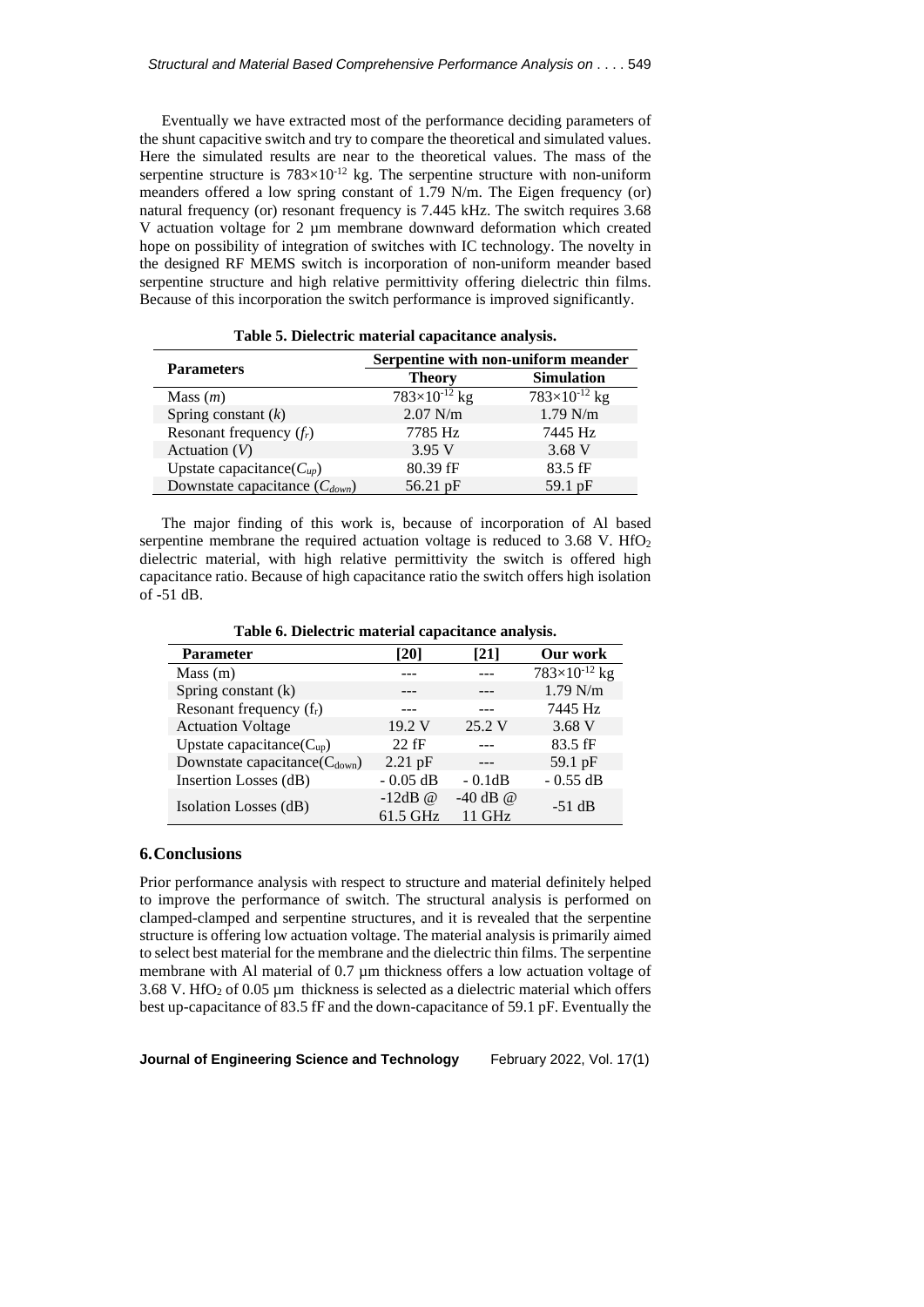switch offers an insertion loss of -0.55 dB and isolation of -51 dB. The designed switch is suitable for K and Ka-band applications.

| <b>Nomenclatures</b> |                       |  |
|----------------------|-----------------------|--|
| $C_{down}$           | Downstate capacitance |  |
|                      | Upstate capacitance   |  |
| $C_{up}$<br>$f_r$    | Resonant frequency    |  |
| K                    | Spring constant       |  |
| m                    | Membrane mass         |  |
| <b>Abbreviations</b> |                       |  |
| FEM                  | Finite Element Method |  |

# **References**

- 1. Nabet, M.; Rack, M.; Hashim, N.Z.I.; de Groot, C.H.; and Raskin, J.-P. (2019). Behavior of gold-doped silicon substrate under small- and large-RF signal. *Solid-State Electronics*, 168, 107718.
- 2. Chaudhary, R.; and Mudimela, P.R. (2020). Pull-in response and eigen frequency analysis of graphene oxide-based NEMS switch. *materialstoday: Proceedings*, 28(Part 1), 196-200.
- 3. Angira, M., Bansal, D.; Kumar, P.; Mehta, K.; and Rangra, K. (2019). A novel capacitive RF-MEMS switch for multi-frequency operation. *Super lattices and Microstructure*s, 133, 106-204.
- 4. Thalluri, L.N.; Guha, K.; Rao, K.S.; Prasad, G.V.H.; Sravani, K.G.; Sastry, K.S.R.; Kanakala, A.R.; and Babu, P.B. (2020). Perforated serpentine membrane with AlN as dielectric material shunt capacitive RF MEMS switch fabrication and characterization. *Microsystem Technologies*, 26, 2029-2041.
- 5. Ouakad, H.M.; Sedighi, H.M.; and Younis, M.I. (2017). One-to-one and threeto-one internal resonances in mems shallow arches. *Journal of Computational and Nonlinear Dynamics*, 12(5): 051025 (11 pages)
- 6. Ouakad, H.M.; and Sedighi, H.M. (2019). Static response and free vibration of MEMS arches assuming out-of-plane actuation pattern, *International Journal of Non-Linear Mechanics*, 110, 44-57.
- 7. Sedighi, H.M. (2014). Size-dependent dynamic pull-in instability of vibrating electrically actuated microbeams based on the strain gradient elasticity theory. *Acta Astronautica*, 95, 111-123.
- 8. Sedighi, H.M.; and Shirazi, [K.H](https://www.sciencedirect.com/science/article/abs/pii/S0894916615600192#!) (2015). Dynamic pull-in instability of doublesided actuated nano-torsional switches, *Acta Mechanica Solida Sinica*, 28(1), 91-101.
- 9. Nasr, M.E.; Abouelregal, A.E.; Soleiman, A.; and Khalil, K.M. (2021). Thermoelastic vibrations of nonlocal nanobeams resting on a pasternak foundation via DPL model. *Journal of Applied and Computational Mechanics*, 7(1), 34-44.